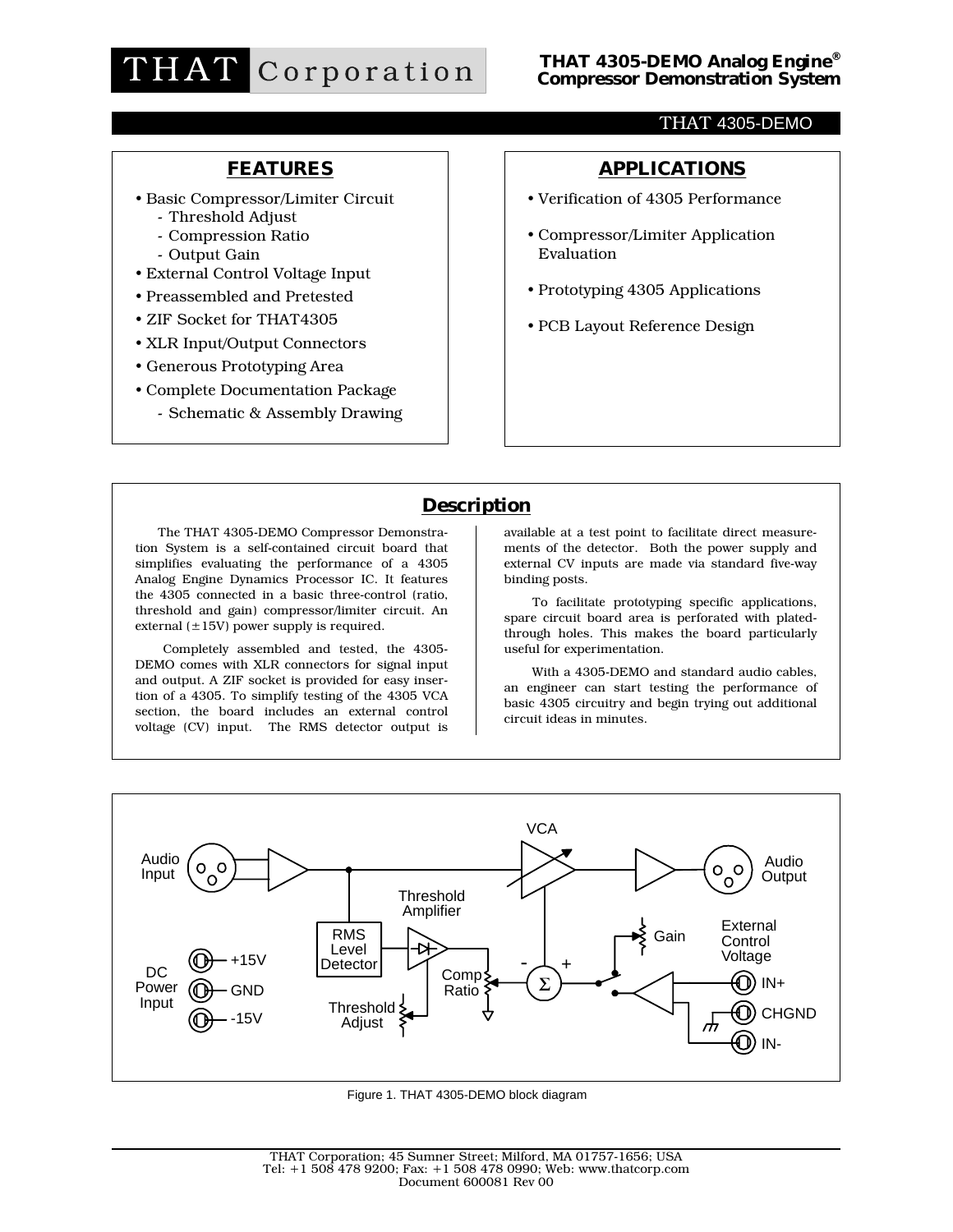## **SPECIFICATIONS1**

| <b>Absolute Maximum Ratings<sup>2</sup></b> |        |                                                |                |  |  |  |  |
|---------------------------------------------|--------|------------------------------------------------|----------------|--|--|--|--|
| Positive Supply Voltage (V <sub>cc</sub> )  | $+18V$ | Operating Temperature Range (T <sub>OP</sub> ) | 0 to $+70$ °C  |  |  |  |  |
| Negative Supply Voltage $(V_{FF})$          | $-18V$ | Storage Temperature Range $(T_{ST})$           | 0 to $+100$ °C |  |  |  |  |

| <b>Typical Power Supply Requirements<sup>2</sup></b> |                  |            |     |       |       |  |  |  |  |
|------------------------------------------------------|------------------|------------|-----|-------|-------|--|--|--|--|
| Parameter                                            | Symbol           | Conditions | Min | Max   | Units |  |  |  |  |
| Positive Supply Voltage                              | $\rm V_{\rm CC}$ |            | +8  | $+15$ | V     |  |  |  |  |
| Negative Supply Voltage                              | V <sub>FF</sub>  |            | -8  | -15   | v     |  |  |  |  |

| <b>Electrical Characteristics<sup>2</sup></b> |                |                           |             |       |       |              |  |  |  |
|-----------------------------------------------|----------------|---------------------------|-------------|-------|-------|--------------|--|--|--|
| Parameter                                     | Symbol         | Conditions                | Min         | Typ   | Max   | <b>Units</b> |  |  |  |
| Gain Range                                    |                | <b>Internal Control</b>   | $-20$       |       | $+20$ | dB           |  |  |  |
|                                               |                | <b>External Control</b>   | $-90$       |       | $+30$ | dB           |  |  |  |
| Control Voltage Constant                      |                | <b>External Control</b>   |             | 100   |       | mV/dB        |  |  |  |
| <b>Supply Current</b>                         | ls             | $±15$ V Supply            |             | 28    | 40    | mA           |  |  |  |
| Input Impedance, Audio                        | $Z_{\rm IN}$   | <b>Differential</b>       |             | 20    |       | $k\Omega$    |  |  |  |
| Input Impedance, Control                      | $Z_{IN}$       | <b>Differential</b>       |             | 80    |       | $k\Omega$    |  |  |  |
| Input Overload                                | $V_{IN (Max)}$ | $V_{CC} = -V_{EF} = 15$ V |             | $+19$ |       | dBV          |  |  |  |
| Output Impedance                              | $Z_{OUT}$      | Single-ended              |             | 100   |       | Ω            |  |  |  |
| Minimum Resistive Load                        | $R_{L \, MIN}$ |                           |             | 2k    |       | Ω            |  |  |  |
| <b>Dimensions</b>                             |                |                           | 5 x 7 x 1.5 |       |       | in           |  |  |  |
| Weight                                        |                |                           |             | 0.4   |       | lb           |  |  |  |

1. All specifications subject to change without notice.

2. Unless otherwise noted,  $T_A = 25^{\circ}C$ ,  $V_{CC} = +15V$ ,  $V_{EE} = -15V$ .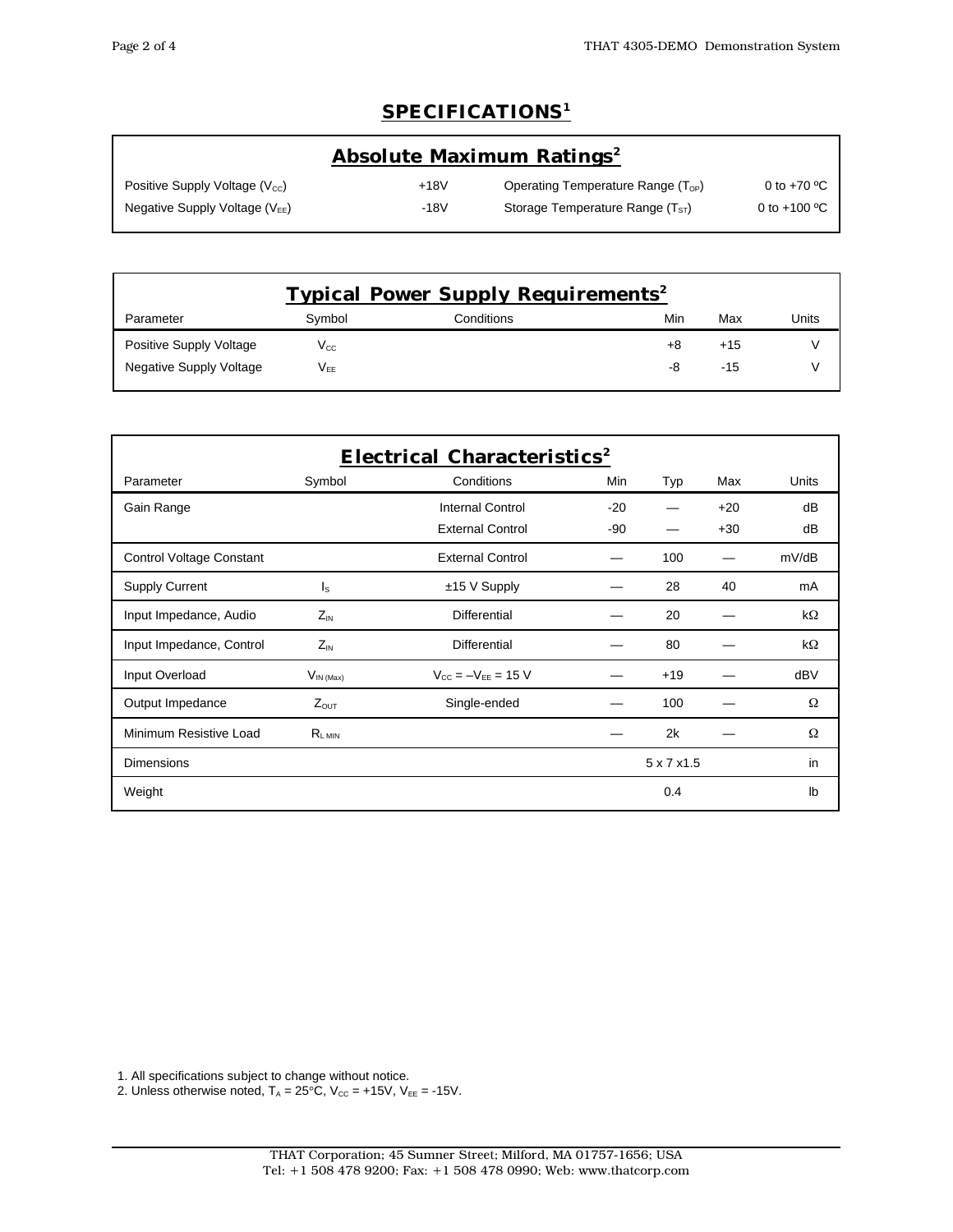

Figure 2. 4305-DEMO outline drawing